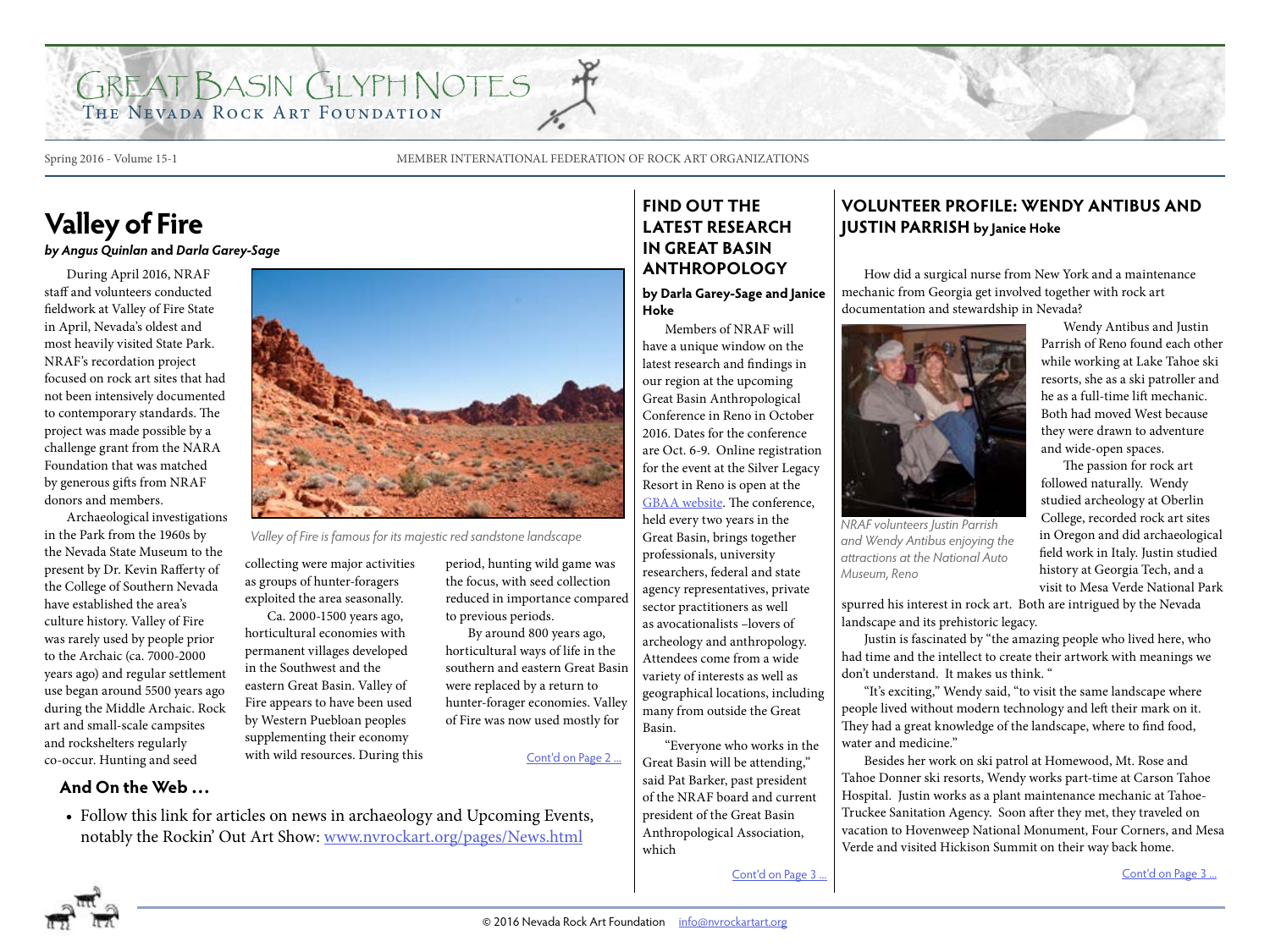<span id="page-1-0"></span>

short-term hunting or plant gathering by small, specialized work groups ranging from base camps outside Valley of Fire.

The main focus of NRAF's project was on sites in the Mouse's Tank area, a particularly popular attraction for visitors to the State Park. Rock art in this area forms dense concentrations and, along Mouse's Tank trail, is spatially extensive, extending 500 m along a narrow canyon. Smaller sites



*Panel with densely arranged rock art motifs*

in the vicinity of the Cabins and Atlatl rock were also recorded. A total of 12 sites and 130 rock art panels was documented during the project.

The project's goal was to collect exhaustive information that would allow the archaeological characteristics of the project sites to be fully described. NRAF volunteers assisted the project by collecting rock art attribute data. Freehand drawings of select panels were also done for the purposes of public interpretation. Detailed site photography, the collection of geospatial data, and field observations resulted in a final archive that allows the site records for the project sites to be updated to current standards.

 Fieldwork was conducted to minimize its effects on the experience of the numerous visitors at the Park. Rock art and archaeological features identified during the project were not physically marked by pin flags. Instead, illustrated site maps were prepared to relocate rock art panels and other features.

Valley of Fire's rock art represents a mixture of styles and cultural influences that are most visible through anthropomorphic imagery. These include Basin and Range tradition stickfigures and more elaborate figures that reflect Western Puebloan and Fremont influences. Several anthropomorphs are depicted with headgear or 'horns,' a trait of both Fremont and Puebloan types. Other anthropomorphic forms include hand and foot prints, some of which are arranged in pairs.

One of the most distinctive anthropomorphs at Valley of Fire is found along Mouse's Tank trail. It comprises a hooded or masked figure with headgear or 'horns', and, its most schematized has a body that resembles a cross with triangular forms. This figure is highly ambiguous as its features are suggestive of both human and animal qualities.



*Rare anthropomorph type that blends human and animal attributes (Mouse's Tank Trail)*



*Anthropomorphs joined at the hands and other imagery*

Another distinctive treatment is the repeated theme of four anthropomorphs joined at the hands. This is found at several places along Mouse's Tank Trail. This has been interpreted as depicting social cohesion either by participation in ceremonial practice or by symbolically asserting co-operative activities.

Throughout Valley of Fire, abstract imagery that cannot easily be attributed to specific archaeological cultures predominates. These are usually very formal in appearance and exhibit a preference for rectilinear forms, circles, and spirals.

A range of zoomorphs is represented at Valley of Fire, including



*Basin and Range tradition curvilinear and rectilinear imagery*

bighorn sheep, tortoises, canids, and lizards. Bighorn sheep are the most common animal depicted, either portrayed singly or in small groups.

Discernible differences in petroglyph patination and superimposition show that rock art at Valley of Fire was made over a long period. It is likely that the main periods of prehistoric use of the area identified by previous archaeological research were each accompanied by the production of symbolic culture.



*Curvilinear designs and anthropomorphs*

*Acknowledgments*—We thank Jim Hammonds, Valley of Fire State Park for the opportunity to do research at the Park. Dr. Kevin Rafferty provided advice on the project sites. The project would not have been possible without the support of the NARA Foundation and NRAF donors. Last, we thank Clay Elting, Gordon Hamilton, Melanie Hecht, Anne Higgins, Janice Hoke, Elaine Holmes, Cary Ingbar, Dianne Jennings, Anne McConnell, and Doug Rorer for their hard work in the field.  $\blacksquare$ 

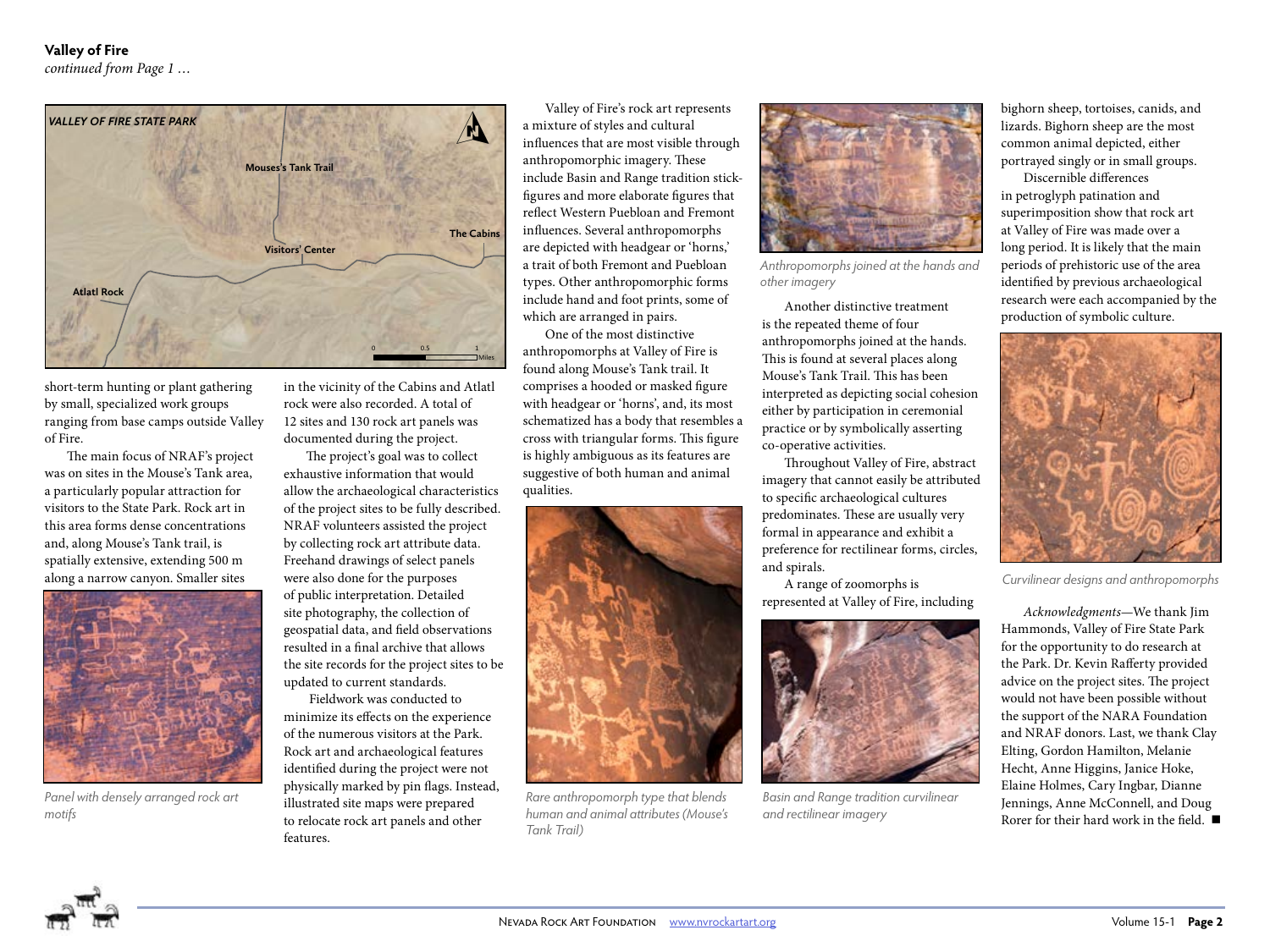#### <span id="page-2-0"></span>**GBAC 2016** *cont'd from page 1…*



*GBAC 2016's theme "Featured Landscapes" explores the role of landscape studies in explaining prehistoric cultural patterns* 

organizes the conference. "It has a national appeal…This is a friendly conference and everyone is welcome." The conference schedule includes multiple daily sessions of papers on Thursday and Friday; nightly open bar socials; a Friday evening banquet and awards ceremony, followed by dancing to live classic rock music by The Hammerstones; and Saturday field trips.

As rock art enthusiasts know, location is all-important in studying the cultures and people of the Great Basin. The theme of this year's GBAC is "Featured Landscapes," reflecting the broad view of interpretation said Pat Barker that "individual sites can best be interpreted when they are seen as part of a much larger territory." Field trips to some of these featured landscapes are currently being arranged, and NRAF has been asked to lead a rock art field trip.

NRAF is organizing a rock art symposium at the conference, and Executive Director Angus Quinlan is an invited speaker at the Plenary Session (opening session on Thursday morning). NRAF is also hosting a vendor table, so interested artists should contact the office [\(info@nvrockart.org\).](mailto:info@nvrockart.org)) This will

be a much larger vendor audience than typical, so it is a nice opportunity for both artists and the Foundation.

Other details will be announced as they become available; members are encouraged to visit the GBAC website [\(www.](http://greatbasinanthropologicalassociation.org/gbac) [greatbasinanthropologicalassociation.](http://greatbasinanthropologicalassociation.org/gbac) [org/gbac\)](http://greatbasinanthropologicalassociation.org/gbac) or the [NRAF website](http://nvrockart.org/) for conference updates and registration information.

"I encourage members to come to the conference and learn about the important work being done in our region," said Darla Garey-Sage, NRAF deputy director. "It will give all of us a broader understanding of our contributions in the study of rock art to the science and knowledge of Great Basin anthropology."

In an effort to re-invigorate NRAF's annual meetings, the Board of Directors decided, on a trial basis, to move to a biennial schedule. Members are encouraged to attend the GBAC meetings in the off-year. Over the past few years NRAF has made changes to the annual meeting format to revive interest. Meeting annually is not costeffective at current attendance rates. We hope moving to a biennial schedule will make attendance more affordable by reducing travel costs as well as stoking interest from scheduling the meeting less frequently.  $\blacksquare$ 

### **Wendy and Justin**

*cont'd from page 1…*

Searching for more rock art in Nevada, Justin found Nevada Rock Art Foundation's website and the couple joined NRAF just in time to participate in the years-long documentation of Lagomarsino Canyon. They have also worked with NRAF to document rock art sites at Black Mountain near Yerington, Crow's Nest in Dry Lakes and Lahontan Reservoir. They have done survey work and helped with graffiti removal in the Grimes Point area. When the couple married in 2011, they suggested donations to NRAF as a gift idea.



*Justin and Wendy helping to mitigate environmental vandalism*

For two years, they have served as site stewards for two clusters of rock art in the Dry Lakes area, walking up hills from Spanish Springs. On their routes, they have discovered and noted GPS positions for several more rock art panels.

"We try to go different ways every time and to keep our eyes open," Justin said.

The future holds many opportunities for NRAF, they believe, building on work the Foundation's leaders have accomplished.

"I really like the outreach to school kids at the Nevada State Museum and

the Children's Discovery Museum [Las Vegas]," Justin said. "The only way adults in Nevada will respect rock art and think it's valuable is the kids have to be raised to believe that." NRAF has developed brochures, online resources and teachers' handbook for Lincoln County funded by grants from the BLM.

Wendy values the research-based projects and publications that appeal to scholars and universities. "That will draw in PhD candidates and younger folks."

Recruitment of new members and partners will be important in the next five to 10 years, they agree.

Collaboration with groups that share similar interests and goals, such as Friends of the Nevada Wilderness, will help, especially to deter dumping and vandalism of sites, Wendy said.

While Wendy and Justin are strongly drawn to explore the landscape of Nevada and its treasures, they also value the friendships they have found through NRAF. "We stumbled on a really good social organization," Justin said.  $\blacksquare$ 

#### **10th Rockin' Out Art Show**

The 10th Annual Rockin' Out Art show will be hosted by the Artists Co-op Gallery of Reno, celebrating its 50th year in business in 2016.

Mark your calendar now for the opening reception, July 3rd, from 11 am to 4 pm. The show runs the entire month of July.

In 2015, The Artists Co-op received the Friends of the Foundation award in recognition of 9 years of fundraising, contributing more than \$20,000 to NRAF, as well as showcasing the mission and profile of NRAF to the public.  $\blacksquare$